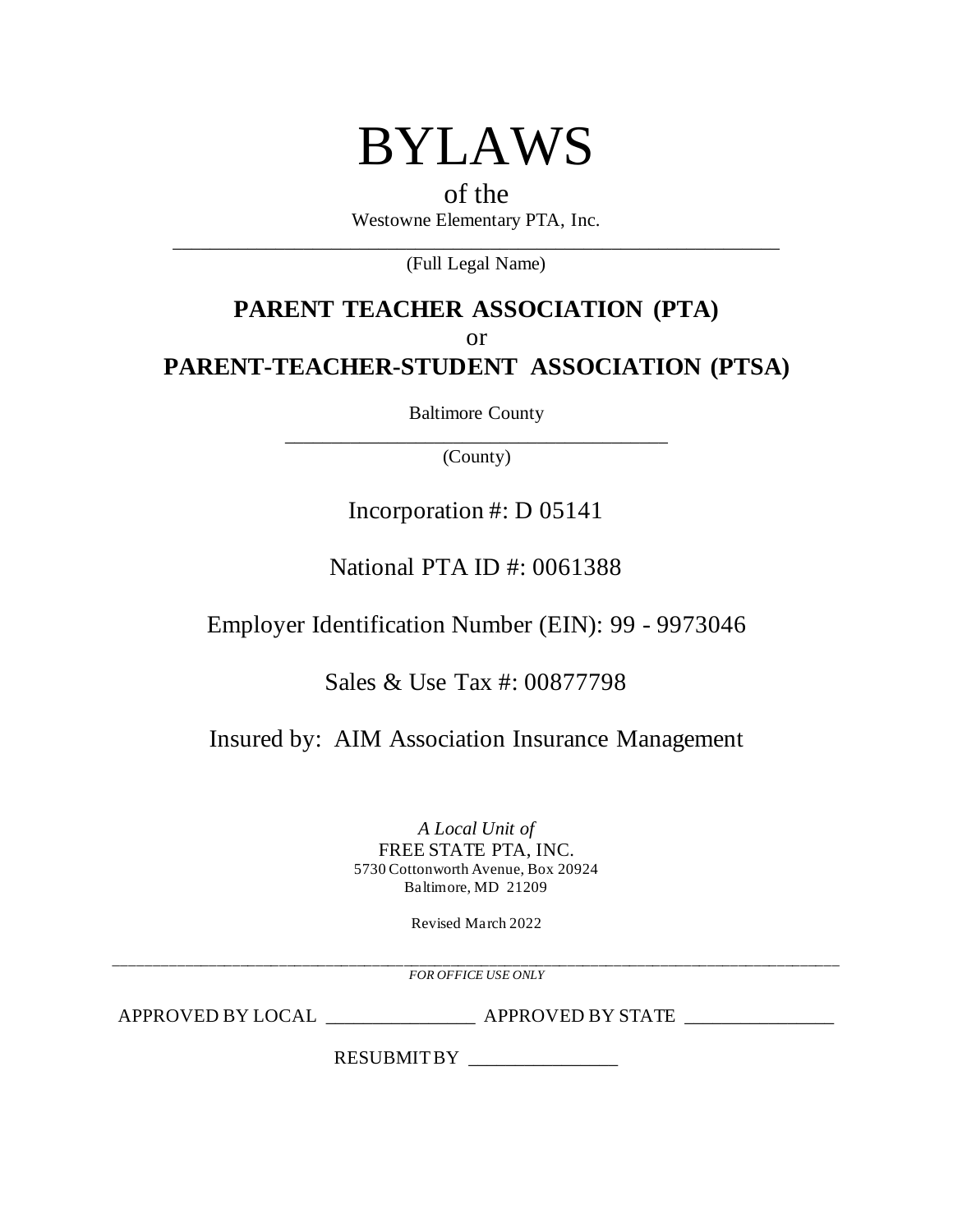### INSTRUCTIONS FOR COMPLETING THESE BYLAWS – Read prior to proceeding

- 1. All PTA/PTSAs in Maryland are required to review and submit their bylaws to Free State PTA every three years, using the most current template provided by Free State PTA. Bylaws must be voted on and approved at a meeting of General Membership even if no revisions are to be made.
- 2. Fill in all information requested on the Cover Page.
- 3. Include the general meeting minutes showing these bylaws were approved by the membership.
- 4. Be sure to print/save copies of the bylaws for your records before submitting to Free State PTA.
- 5. Electronic submissions should be sent to secretaryfreestate@gmail.com. Paper submissions should be sent to the address on the cover of these bylaws.

## ARTICLE BY ARTICLE DIRECTIONS

Article I: Fill in the full legal name (including the "Inc."). Use the school address. Articles  $II - V$ : There are no changes allowed to these sections, but you should read and keep this information in mind.

Article VI:

- Section 2a: Fill in the number of VPs and Secretaries. There can be only one president and one treasurer.
- Section 2b: Fill in the specific month for elections. Section 3c below and Article XI Section 4 MUST match.
- Section 2d: Fill in the term length (usually 1 or 2 years).
- Section 3a: Fill in the term length and specify what body elects the nominating committee.
- Section 3c: Fill in the month of the meeting. Section 2b above and Article XI Section 4 MUST match.

Article VII:

- Section 2: If more than one VP, list unique title, duties, and the order of succession for each.
- Section 3: If more than one secretary, list unique title and duties for each, one of which must be the recording secretary.

Article VIII:

- Section 2: If additional positions are added to the board of directors (e.g., faculty/student member, etc.) state how this person(s) is selected / elected / appointed to the position and what body does this, and the term served.
	- Section 5: Fill in a number.

### Article IX:

• Section 2: Fill in a number.

Article X:

• Section 3: Fill in a number.

Article XI:

- Section 1: Fill in a number.
- Section 2: Fill in a number.
- Section 3: Fill in a number.
- Section 4: Fill in the month of the meeting. Article VI Sections 2b & 3c MUST match. The annual meeting is held in Spring. Elections are held, when needed.
- Section 5: Fill in a number.

Article XII: If your county has a council, the number of delegates is determined in the council bylaws. If there is no council, this Article will not be used.

- Section 1a: Fill in Council name and number of delegates as determined by the council.
- Section 1b: Fill in month.
- Section 1c: Fill in Council name and term length.
- Section 2: Fill in Council name.

Article XVI: Fill in the Full Legal Name (include "Inc." as all PTAs/PTSAs are incorporated.)

After Article XVII: Choose new or existing unit and fill in Full Legal Name, date, secretary name, and secretary signature. List to whose attention the bylaws are returned, and to whom questions pertaining to the bylaws should be addressed.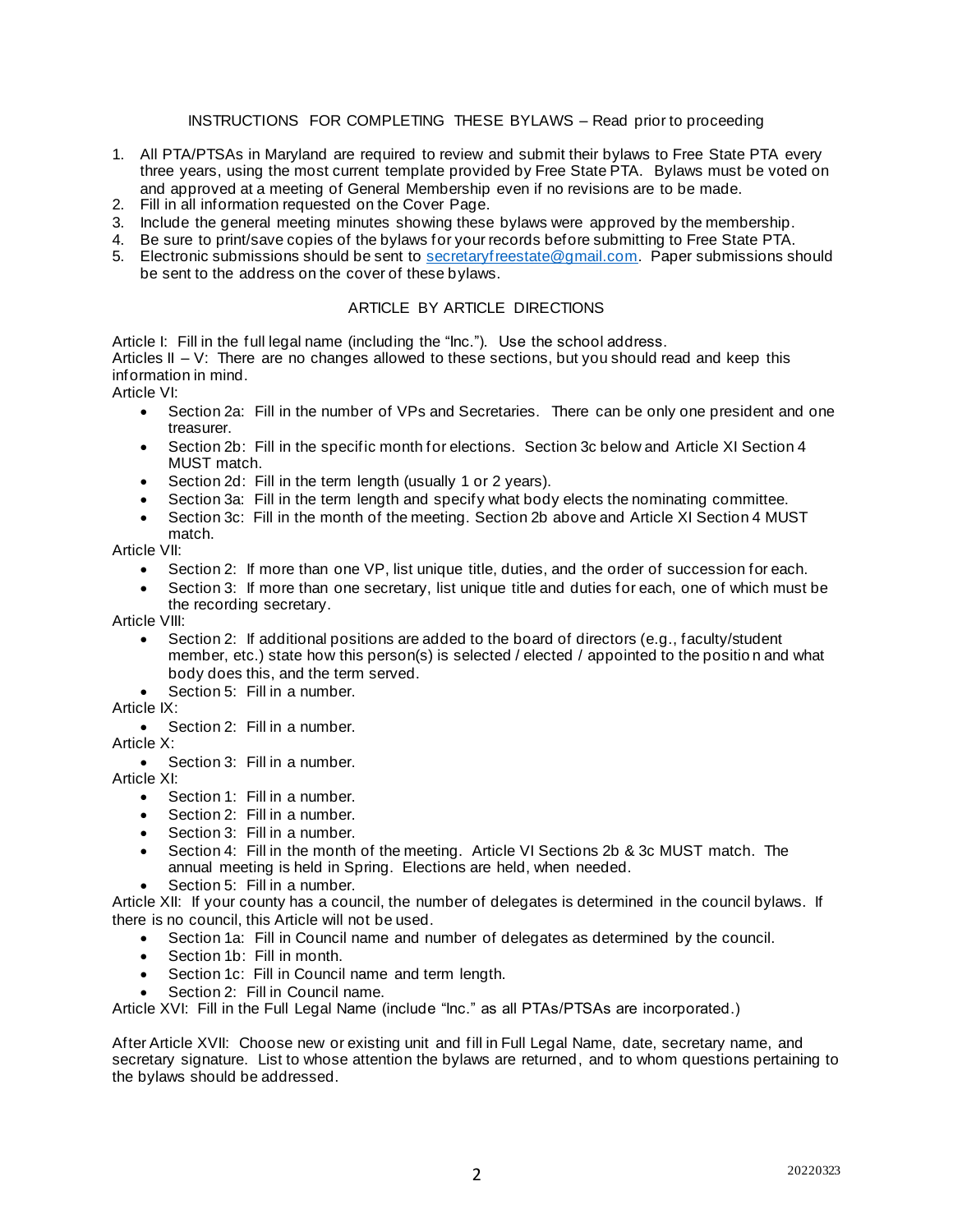### ARTICLE I Name

The name of this association is Westowne Elementary PTA, Inc. located at 401 Harlem Lane, Catonsville, MD 21228. It is a local PTA/PTSA organized under the authority of the Free State PTA, Inc. a branch of the National Congress of Parents and Teachers (National PTA). This association shall hereinafter be referred to in these bylaws as Westowne PTA.

#### ARTICLE II Purposes

Section 1. Objectives – The purposes of this local PTA/PTSA in common with those of National PTA and Free State PTA are:

a. To promote the welfare of children and youth in home, school, community, and place of worship, and throughout the community;

b. To raise the standards of home life;

c. To advocate for laws that further the education, physical and mental health, welfare, and safety of children and youth;

d. To promote the collaboration and engagement of families and educators in the education of children and youth;

e. To engage the public in united efforts to secure the physical, mental, emotional, spiritual, and social well-being of all children and youth; and,

f. To advocate for fiscal responsibility regarding public tax dollars in public education funding.

Section 2. Awareness – The purposes of National PTA, Free State PTA, and this local PTA/PTSA are promoted through advocacy and education in collaboration with parents, families, teachers, educators, students, and the public; developed through conferences, committees, projects, and programs; and governed and qualified by the basic principles set forth in Article III hereof.

Section 3. Federal Status – The association is organized exclusively for the charitable, scientific, literary, or educational purposes within the meaning of Section  $501(c)(3)$  of the Internal Revenue Code or corresponding section of any future federal tax code (referred to as "Internal Revenue Code").

#### ARTICLE III Basic Policies

The following are basic policies of this local PTA in common with those of National PTA and Free State PTA: a. The association shall be noncommercial, nonsectarian, and nonpartisan. The association shall work to engage and empower children, families, and educators within schools and communities to provide quality education for all children and youth, and shall seek to participate in the decision-making process by influencing school policy and advocating for children's issues, recognizing that the legal responsibility to make decisions has been delegated by the people to boards of education, state education authorities, and local education authorities.

b. The association shall work to promote the health and welfare of children and youth, an d shall seek to promote collaboration among families, schools, and the community at large.

c. Commitment to inclusiveness and equity, knowledge of PTA, and professional expertise shall be guiding principles for service in this association.

d. Notwithstanding any other provision of these articles, the association shall not carry on any other activities not permitted to be carried on by an association:

i. exempt from federal income tax under Section 501 (c)(3) of the Internal Revenue Code; or,

ii. to which contributions are deductible under Section 170  $(c)(2)$  of the Internal Revenue Code.

e. Upon the dissolution of this association, after paying or adequately providing for the debts and obligations of the association, the remaining assets shall be distributed to Free State PTA whose purposes are in accordance with those of National PTA.

f. The association or members in their official capacities shall not, directly or indirectly, participate or intervene (in any way, including the publishing or distribution of statements) in any political campaign on behalf of, or in opposition to, any candidate for public office; or devote more than an insubstantial part of its activities to attempting to influence legislation by propaganda or otherwise.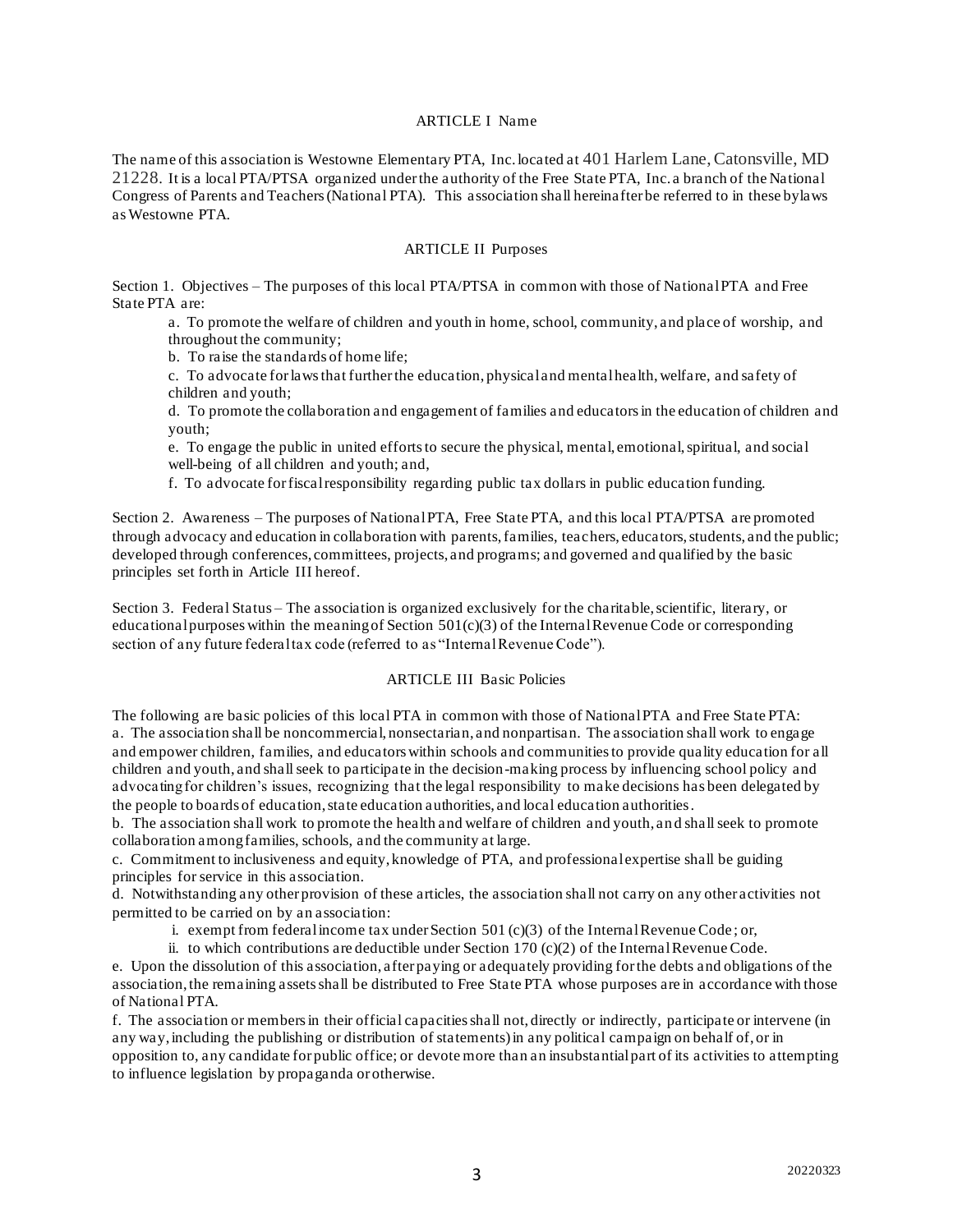### ARTICLE IV Relationship with National PTA and Free State PTA

Section 1. This local PTA/PTSA shall be organized and chartered under the authority of Free State PTA in the area in which this local PTA/PTSA functions, in conformity with such rules and regulations, not in conflict with National PTA bylaws, as Free State PTA may in its bylaws prescribe. Free State PTA shall issue to this local PTA/PTSA an appropriate charter evidencing the due organization and good standing of this local PTA/PTSA and this local PTA/PTSA shall maintain the standards of affiliation set by the Free State PTA board of Directors.

Section 2. The articles of organization of this local PTA/PTSA include:

- a. the bylaws of such association; and,
- b. the certificate of incorporation or articles of incorporation of such association.

Section 3. This local PTA/PTSA shall adopt such bylaws for the governance of the association in accordance with Free State PTA guidelines. Such bylaws shall not be in conflict with National PTA or Free State PTA bylaws.

Section 4. Bylaws of this local PTA/PTSA shall include an article on amendments.

Section 5. Bylaws of this local PTA/PTSA shall include provisions establishing a quorum.

Section 6. Each officer or board member of this local PTA/PTSA shall be a member of this local PTA/PTSA.

Section 7. The bylaws of this local PTA/PTSA shall prohibit voting by proxy, mail (including email), or absentee.

Section 8. A PTA/PTSA member shall not serve as a voting member of this local PTA/PTSAs board while serving as a paid employee of, or under contract to, this local PTA/PTSA.

Section 9. Only members of this local PTA/PTSA who have paid dues for the current membership year may participate in the business of this local PTA/PTSA.

Section 10. This local PTA/PTSA shall collect dues from its members and remit a portion of such dues to Free State PTA as provided in Article V hereof.

Section 11. The members of the nominating committee for officers of this local PTA/PTSA shall be elected by the general membership or board of directors (see Article VI Section 3a for the choice to be made).

Section 12. This local PTA/PTSA shall keep such permanent books of account and records as shall be sufficient to establish the items of gross income, receipts, and disbursements of the association, including, specifically, the number of its members, the dues collected from its members, and the amounts of dues remitted to Free State PTA. Such books of account and records shall at all reasonable times be open to inspection by an authorized representative of Free State PTA.

Section 13. In the event this local PTA/PTSA votes to dissolve and terminate its affairs, it shall be done as follows: a. The board of directors (or other body that, under its bylaws, manages the affairs of the constituent association) shall adopt a resolution recommending that this local PTA/PTSA be dissolved and directing that the question of such dissolution be submitted to a vote at a special meeting of members having voting rights. Written or printed notice stating that the purpose of such meeting is to consider the advisability of dissolving this local PTA/PTSA shall be given at least thirty (30) days prior to the date of such meeting to each member entitled to vote at such meeting.

b. Written notice of the adoption of such resolution, accompanied by a copy of the notice of the special meeting of members, shall be given to the president of the Free State PTA at least twenty (20) days before the date fixed for such special meeting of the members.

c. Only those persons who were members in good standing of this local PTA/PTSA on the date of adoption of the resolution and who continue to be members in good standing on the d ate of the special meeting shall be entitled to vote on the question of dissolution.

d. Approval of dissolution of this local PTA/PTSA shall require the affirmative vote of at least two thirds  $(2/3)$  of the members present and entitled to vote at the special meeting, a quorum being present.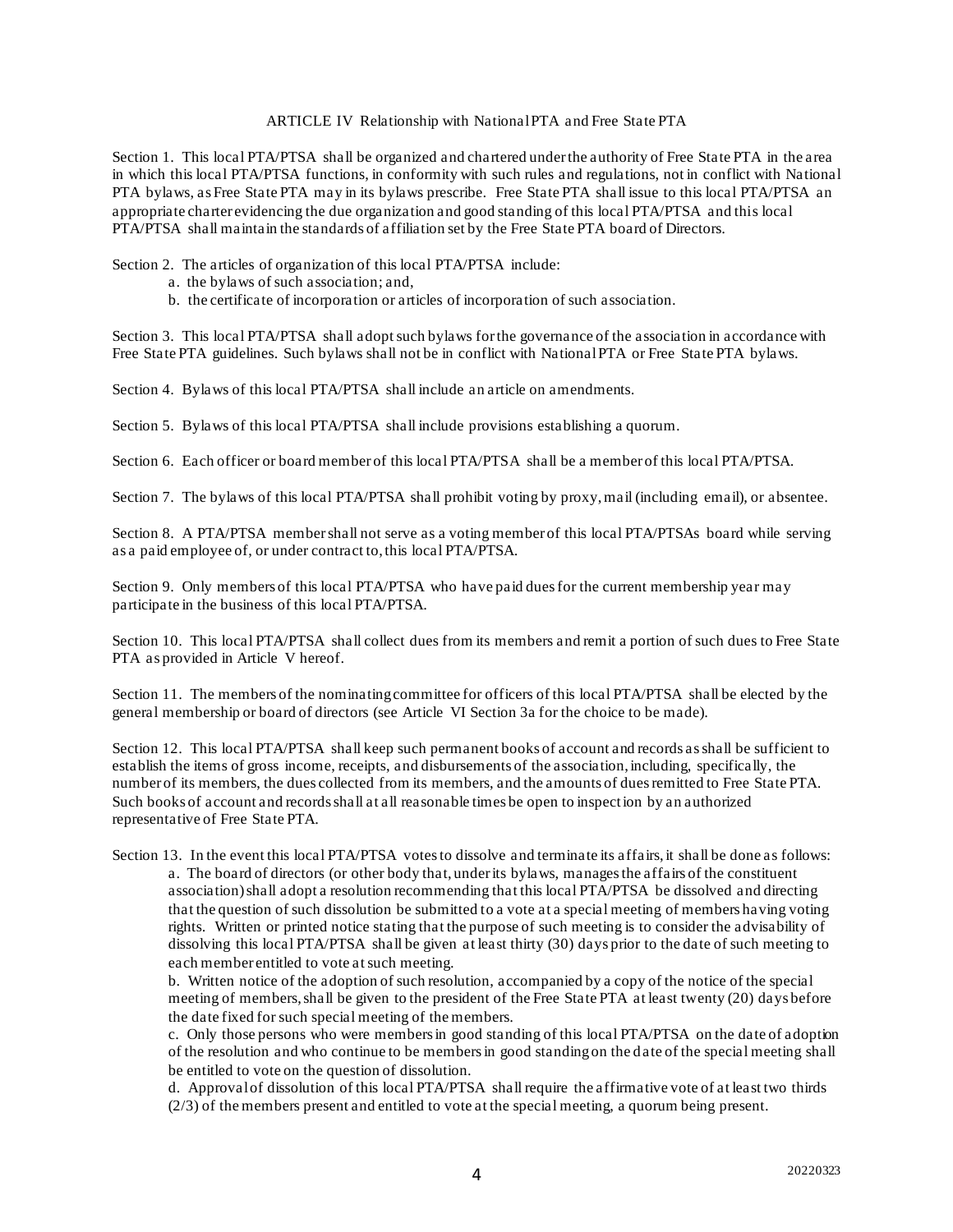Section 14. In the event of alleged violations by this local PTA/PTSA of the bylaws of the National PTA, the Free State PTA, or said local PTA/PTSA; or other practices or activities of this PTA/PTSA that may tend to defeat the purposes and basic policies of the National and Free State PTA, the process for action that may be taken including but not limited to involuntary dissolution shall be as determined by policies adopted by the Free State PTA.

Section 15. This local PTA/PTSA is obligated, upon withdrawal of its charter by Free State PTA to:

a. yield up and surrender all of its books and records and all of its assets and property to Free State PTA; b. cease and desist from the further use of any name that implies or connotes association with National PTA or Free State PTA or status as a constituent association of National PTA; and,

c. carry out promptly, under the supervision and direction of Free State PTA, all proceedings necessary or desirable for the purpose of dissolving this local PTA/PTSA.

#### ARTICLE V Membership and Dues

Section 1. Every individual who is a member of this local PTA/PTSA is, by virtue of that fact, a member of National PTA and of Free State PTA by which this local PTA/PTSA is chartered and is entitled to all the benefits of such membership.

Section 2. Membership in this local PTA/PTSA shall be open, without discrimination, to anyone who believes in and supports the mission, purposes, and principles of National PTA, and pays dues as required in these bylaws.

Section 3. Each local PTA/PTSA shall conduct an annual membership ca mpaign but shall continue to admit individuals to membership at any time.

Section 4. Each member of this local PTA/PTSA shall pay such annual dues including local, state, and national dues (and council dues if applicable) as may be prescribed by the association. The amount of the state portion of each member's dues shall be as determined by the Free State PTA. The amount of the national portion of each member's dues shall be as determined by National PTA. This local PTA/PTSA shall remit the state and national portion of the dues to reach Free State PTA by the dates designated by Free State PTA. If this local PTA/PTSA is a member of a Council PTA, the Council portion of dues shall be as determined by the Council PTA, and this local PTA/PTSA shall remit the Council portion of the dues to reach the Council PTA by the dates determined by the Council PTA.

Section 5. A person may hold membership in one or more local PTA/PTSAs upon payment of all-inclusive membership dues as required in each local PTA/PTSA's bylaws.

### ARTICLE VI Officers and Their Election

Section 1. Each officer shall be a member of this local PTA/PTSA.

Section 2. Officers and their election

a. The officers of this local PTA/PTSA shall be a president, 1 vice president(s), 1 secretary(ies), and a treasurer.

b. Officers shall be elected at the annual general membership meeting in the month of May.

c. Officers shall be elected by ballot; however, if there is but one nominee for any office, election for that office may be by voice vote. A majority vote shall be required for election.

d. Officers shall assume their official duties the first day of the fiscal year and shall serve for a term of 2 year(s) or until their successors assume their official duties.

e. An officer shall not be eligible to serve more than two (2) consecutive terms in the same office. An officer who has served in an office for more than one-half (1/2) a full term shall be deemed to have served a full term in such office.

Section 3. Nominating Committee

a. There shall be a nominating committee composed of 3 members who shall be elected by the Executive Committee. The committee shall elect its own chair.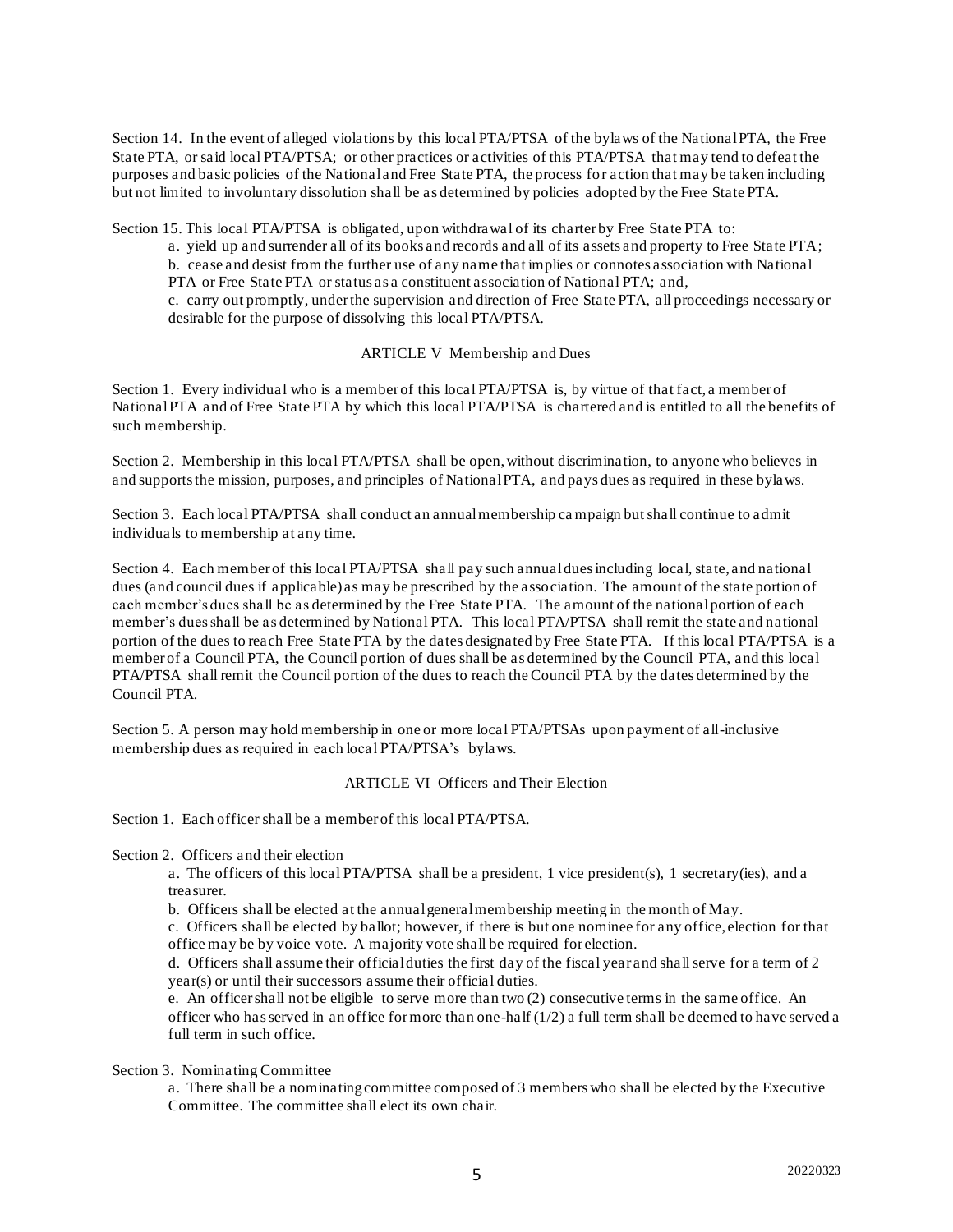b. The nominating committee shall be elected at least two (2) months prior to the election of officers.

c. The nominating committee shall nominate an eligible person for each office to be filled and report its nominees to the general membership at least ten (10) days prior to the general membership meeting in May, at which time additional nominations may be made from the floor.

d. Only those individuals who are current members of this local PTA/PTSA and who have signified their consent to serve if elected shall be nominated for, or elected to, such office.

## Section 4. Vacancies

Upon acceptance of a letter of resignation from any officer, notice shall be given to the general membership of the vacancy within fifteen (15) days. The vacancy, except for president, shall be filled for the unexpired term by a person elected by a majority vote of the board of directors. A vacancy occurring in the office of president shall be filled for the remainder of the unexpired term by the 1st vice president. In the event the 1st vice president chooses not to assume the office of president, the general membership shall be notified, and a special election shall be held by the general membership (Article XI Section 3)

#### ARTICLE VII Duties of Officers

Section 1. The president shall:

a. preside at every general, board of directors, and executive committee meeting of this local PTA/PTSA; b. coordinate the work of the officers and committees of this local PTA/PTSA in order that the purposes may be promoted;

- c. be a member ex officio of all committees except the nominating committee;
- d. review bank statements monthly, and sign and date;
- e. represent this PTA/PTSA at all council meetings or send an alternate; and,

f. perform such other duties as may be prescribed in these bylaws or assigned by this local PTA/PTSA or by the board of directors.

Section 2. The vice president(s) shall (if more than one, designate their succession order and provide separate job descriptions):

a. act as aide(s) to the president;

b. in their designated order perform the duties of the president in the absence or inability of that officer to serve; and,

c. perform such other duties as may be prescribed in these bylaws or assigned by this local PTA/PTSA or by the board of directors.

Section 3. The secretary(s) shall (if more than one, one must be the recording secretary, and provide separate job descriptions):

a. record the minutes of every general, board of directors, and executive committee meeting of this local PTA/PTSA;

b. be prepared to read the records of the previous meeting;

c. file all records;

d. have a current copy of the bylaws;

e. maintain a current membership list; and,

f. perform such other duties as may be prescribed in these bylaws or assigned by this local PTA/PTSA or by the board of directors.

Section 4. The treasurer shall:

a. have custody of all funds of this local PTA/PTSA;

b. keep a full and accurate account of funds,receipts, and expenditures including reconciliation of the bank statement each month;

c. make disbursements as authorized by the president or board of directors of this lo cal PTA/PTSA in accordance with the budget adopted by this local PTA/PTSA;

d. have checks or vouchers signed by two people, the treasurer and one other authorized officer;

e. review, sign, and date bank statements monthly, obtaining review, signature, and date from the president and one member of the board of directors who is not a signatory on the account(s);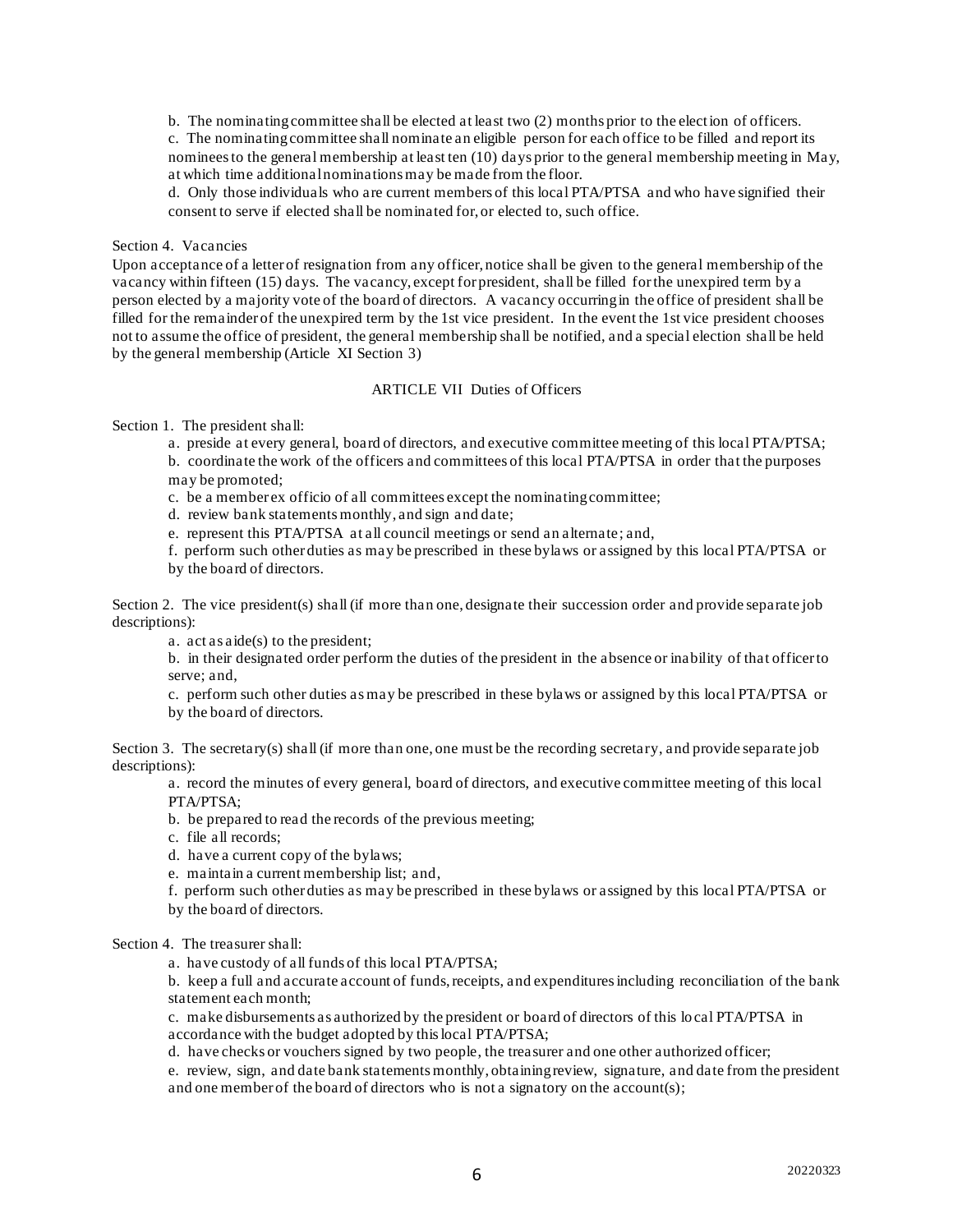f. present a written financial statement at every general, board of directors, and executive committee meeting, and at other times when requested by the board of directors;

g. maintain such books of account and records as to conform to the requirements of these bylaws; h. prepare and file all necessary tax forms,submitting a copy to Free State PTA within thirty (30) days of filing;

i. make a full report before the newly elected officers assume their duties;

j. present an annual report of the financial condition of the organization to the membership ;

k. submit a proposed annual budget to the board of directors and general membership for approval;

l. have the account(s) examined, at the close of the fiscal year and upon change of treasurer, by an auditor or a financial review committee of not less than three (3) persons who, satisfied that the treasurer's report is correct, shall sign a statement of that fact at the end of their report. An auditor or a financial review committee shall be selected by the board of directors at least thirty (30) days before the new officers assume their duties;

m. report the findings of the annual financial review to the board of directors and submit a copy to Free State PTA within the timeframe specified by the LocalStandards of Affiliation; and,

n. perform such other duties as may be prescribed in these bylaws or assigned by this local PTA/PTSA or by the board of directors.

Section 5. Upon the expiration of the term of office or in case of resignation, each officer shall turn over to the president, within fourteen (14) days, all records, books, and other materials pertaining to the office, and shall return to the treasurer, immediately, all funds pertaining to the office.

#### ARTICLE VIII Board of Directors

Section 1. Each board member shall be a member of this local PTA/PTSA.

Section 2. The board of directors shall consist of the officers of this local PTA/PTSA, the chairs of standing committees, the delegates to the PTA Council, and the principal of the school or a representative appointed by him/her. The president may appoint a parliamentarian (non-voting), subject to the approval of the Executive Committee of this local PTA/PTSA.

Section 3. A PTA/PTSA member shall not serve as a voting member of this local PTA/PTSA's board of directors while serving as a paid employee of, or under contract to, this local PTA/PTSA.

Section 4. The duties of the board of directors of this PTA/PTSA shall be to:

- a. transact necessary business in the intervals between general membership meetings and such other business as may be referred to it by this local PTA/PTSA;
- b. create standing and special committees;
- c. approve the plans of work of the standing committees;
- d. present a report at the general membership meetings of this local PTA/PTSA;
- e. select an auditor or a financial review committee to review the treasurer's accounts;
- f. approve and submit an annual budget to this local PTA/PTSA's general membership for adoption;
- g. approve routine bills within the limits of the adopted budget; and,
- h. fill vacancies other than president [Article VI Section 4].

Section 5. Regular meetings of the board of directors shall be held during the year, the time to be fixed by the board of directors at its first meeting of the fiscal year. A majority of the board of director's members shall constitute a quorum. Special meetings of the board of directors may be called by the president or by a majority of the members of the board, seven (7) days notice having been given.

Section 6. The board of directors, by a two-thirds (2/3) vote of the members present and voting, may remove from his/her position any board member who fails to perform his/her designated duties as outlined in these bylaws, the current policies, procedures and/or job descriptions; fails to attend two consecutive general membership and/or board of directors meetings without being excused; violates the basic policies or misrepresents the positions of the association; or, acts in any other way which is detrimental to the philosophy and purposes of the association. When removal action is contemplated, the board member shall be advised by certified mail at least seven (7) days prior to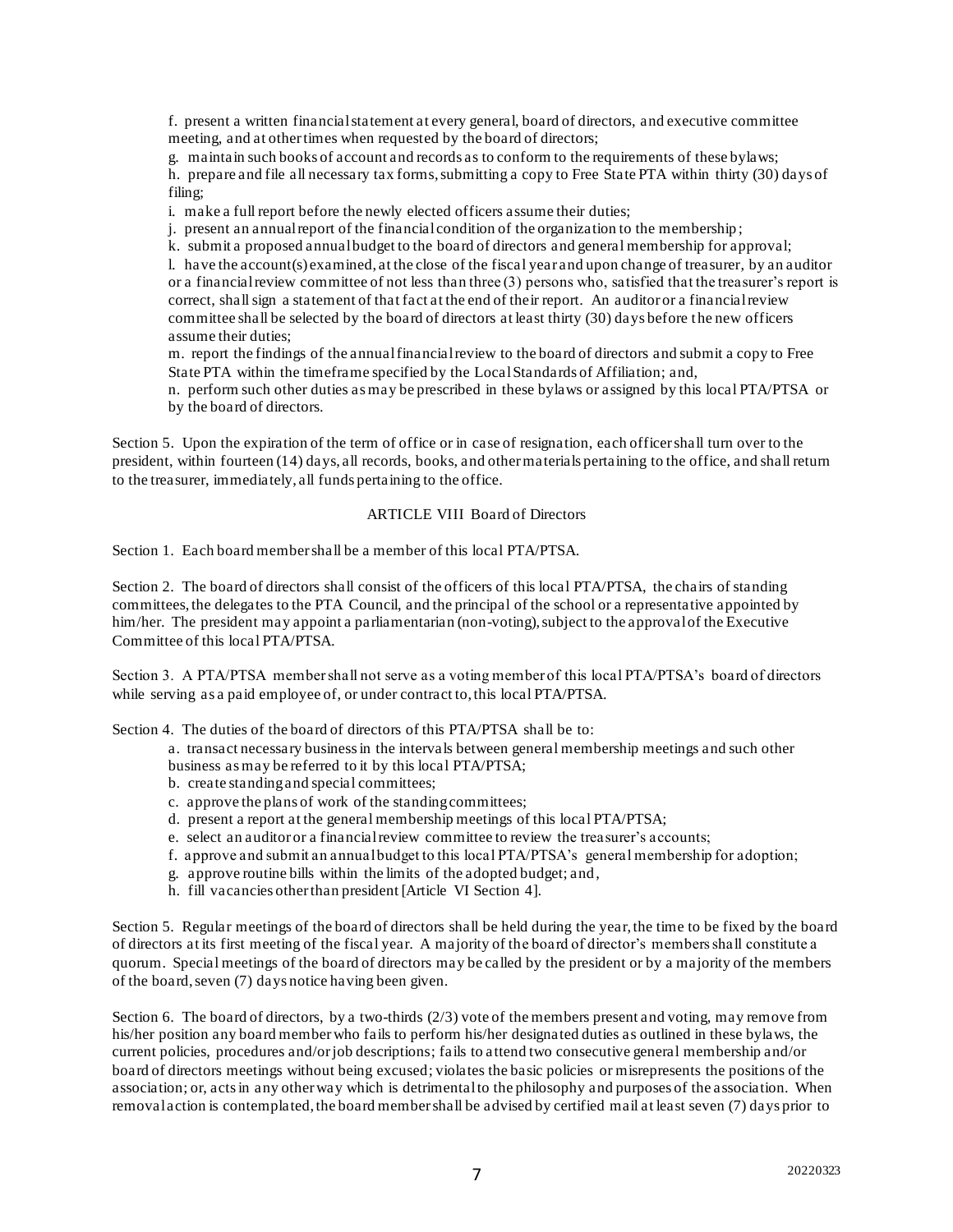the determination meetingof his/her right to appear before the board of directors at that meeting. The board member may have representation by counsel, not necessarily an attorney, who is a member of the association. Such removal constitutes a vacancy in that office.

#### ARTICLE IX Executive Committee

Section 1. The elected officers shall be the members of the executive committee.

Section 2. Meetings of the executive committee shall be held as needed. Meetings shall be called by the president or by a majority of the committee members with five (5) days notice.

Section 3. A majority of the members of the committee shall constitute a quorum for the transaction of business.

Section 4. Duties of the Executive Committee shall be to:

- a. transact business referred to it by the board of directors;
- b. elect standing and special committee chairs;
- c. act in emergencies between meetings of the board of directors; and,
- d. submit a report at each board of directors meeting.

Section 5. The Executive Committee shall take no action in conflict with any action taken by the board of directors.

#### ARTICLE X Committees

Section 1. Only members of this local PTA/PTSA shall be eligible to serve in any elected or appointed position.

Section 2. The board of directors may create such standing or special committees as it may deem necessary to promote the purposes and carry on the work of this local PTA/PTSA.

Section 3. The chair of each standing or special committee shall be elected by the executive committee of this local PTA/PTSA. The term of each chair shall be two  $(2)$  year(s) or until the election of a successor. Section 4. The chair of each standing committee shall present a plan of work to the board of directors for approval. No committee work shall be undertaken without the consent of the board of directors.

Section 5. The power to form special committees and appoint their members rests with the board of directors.

Section 6. The president shall be a member ex officio of all committees except the nominating committee.

Section 7. Vacancies of standing or special committee chairs shall be filled by the executive committee.

#### ARTICLE XI General Membership Meetings

Section 1. At least two (2) general membership meetings of this local PTA/PTSA shall be held during the school year. Dates of meetings shall be determined by the board of directors and announced at the first general membership meeting of the fiscal year.

Section 2. Seven (7) days' notice shall be given of a change of date, location, or time of a general membership meeting.

Section 3. Special general membership meetings of this local PTA/PTSA may be called by the president or by a majority of the board of directors, seven (7) days notice having been given.

Section 4. The annual general membership meeting of this local PTA/PTSA shall be held in May; elections to be conducted if applicable.

Section 5. Seven (7) members shall constitute a quorum for the transaction of business in any general membership meeting of this local PTA/PTSA.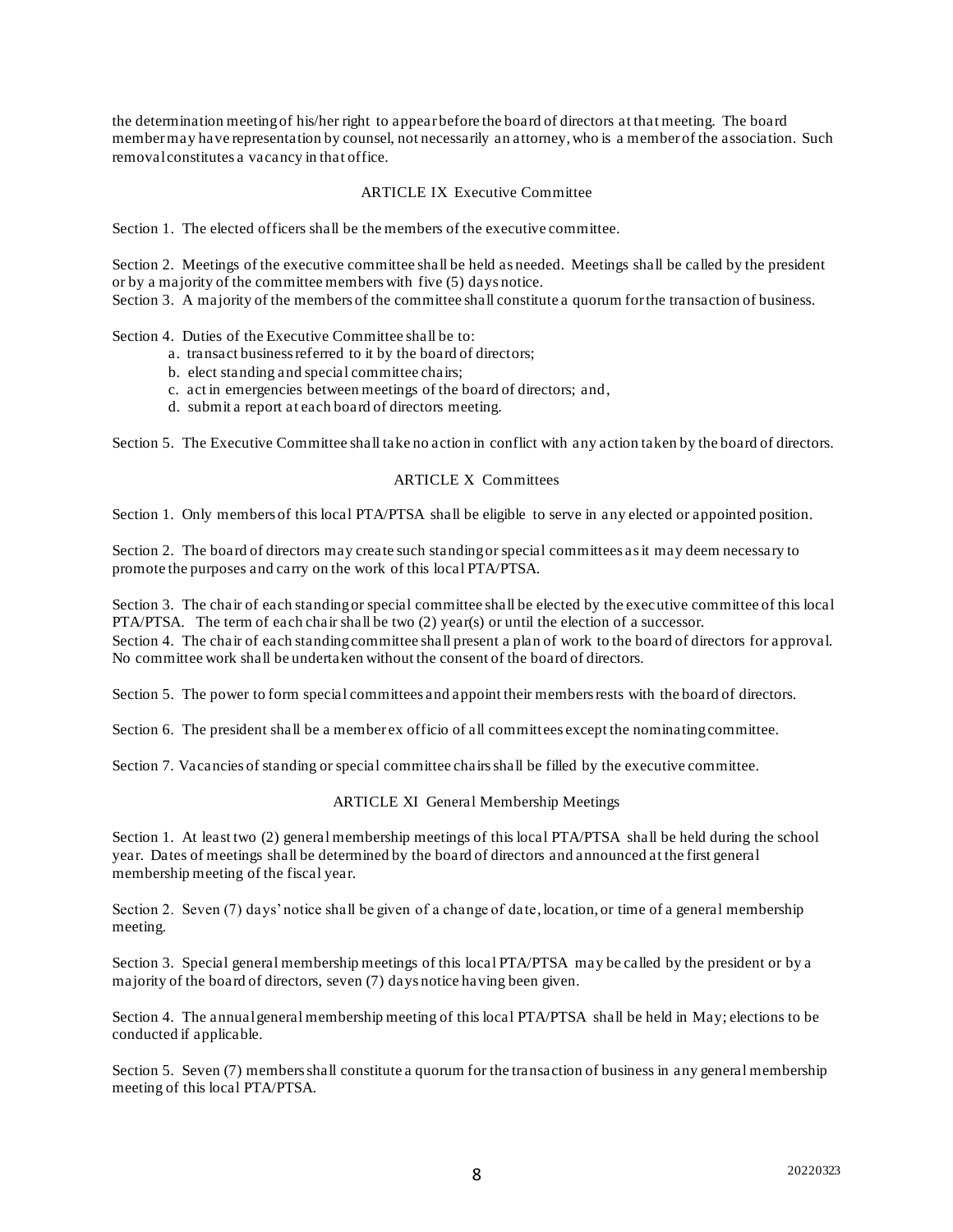Section 6. Only members of this local PTA/PTSA who have paid dues for the current membership year may participate in the business of this local PTA/PTSA.

#### ARTICLE XII Council Membership

Section 1.

a. This local PTA/PTSA shall be represented in meetings of the Baltimore County Area Council of Parent Teacher Associations by the president or alternate, the principal or alternate, and by 2 delegates or their alternates. All representatives to the council must be members of this local PTA/PTSA.

b. Delegates shall be elected in September by the board of directors.

c. Delegates to the Baltimore Area County Council PTA shall serve for a term of two (2) year(s).

Section 2. To participate in the business of the council this local PTA/PTSA shall pay annual dues to the Baltimore Area County Council PTA as provided in the council bylaws.

#### ARTICLE XIII Free State PTA Convention

Section 1. This local PTA/PTSA shall be entitled, upon payment of registration, to be represented at the annual meeting of the Free State PTA by the president or alternate, three (3) other officers or their alternates, and one (1) delegate for every fifty (50) members or major fraction thereof.

a. This local PTA/PTSA shall meet the standards of affiliation annually as of March 31 (or be a new local PTA/PTSA chartered prior to convention as shown on the books of the state treasurer). Proviso: All PTAs have until June 1, 2022 to come into compliance with the Free State PTA Standards of Affiliation.

b. All representatives to the Free State PTA convention shall be members of this local PTA/PTSA.

c. Delegates and their alternates shall be chosen according to the guidelines established by this local PTA/PTSA.

#### ARTICLE XIV Electronic Meetings and Communication

Section 1. Meetings. Free State PTA constituent associations and all committees and subcommittees shall be authorized to meet by telephone conference or through other electronic communications media so long as all the members can simultaneously hear each other and participate during the meeting.

Section 2. Communication. Unless the general membership indicates otherwise to the board of directors, all communication required in these bylaws, including meeting notices, may be sent electronically.

### ARTICLE XV Fiscal Year

The fiscal year of this local PTA/PTSA shall begin on July 1st and end on the following June 30th.

#### ARTICLE XVI Parliamentary Authority

The rules contained in the current edition of Robert's Rules of Order Newly Revised shall govern the Westowne Elementary PTA, Inc. in all cases in which they are a pplicable and in which they are not in conflict with these bylaws, National PTA bylaws, Free State PTA bylaws, or the articles of incorporation.

#### ARTICLE XVII Amendments

#### Section 1.

a. These bylaws may be amended at any general membership meeting of this local PTA/PTSA by a twothirds (2/3) vote of those members present and voting, a quorum being present, provided notice of the proposed amendment, which has been approved by the board of directors, has been given to the general membership at least thirty (30) days prior to the meeting at which the amendment is to be voted upon. When amended, articles are in effect, but shall be subject to the approval of Free State PTA. b. A decision to totally revise the bylaws as a substitute for the existing bylaws, requires a majority vote of those members present and voting at a general meeting of this local PTA/PTSA, or a two -thirds (2/3) vote of the board of directors. A committee to carry out this task shall be appointed by the board of directors.